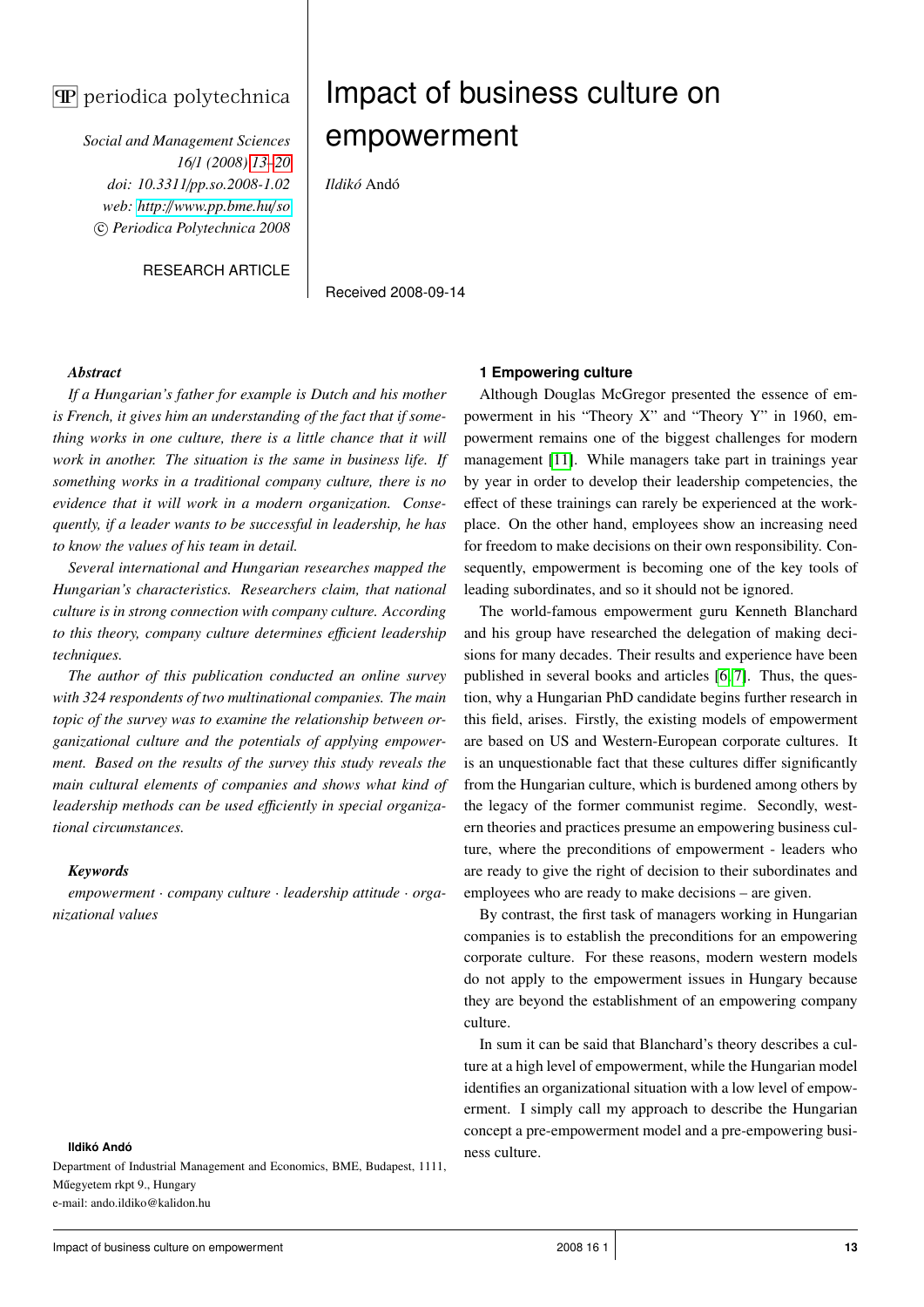### **2 Empowerment theories**

Despite differences in western and Hungarian empowerment theories the main elements of Blanchard's model have relevance relationship in the Hungarian situation.

In 1996 Ken Blanchard and his co-authors defined three key elements of empowerment.

- Sharing accurate information with everyone.
- Creating autonomy through boundaries.
- Replacing hierarchical thinking with self-managed teams [\[6\]](#page-7-1).

Based on international results and personal experiences, the author of this publication developed a theory which identifies four dimensions of pre-empowerment in the Hungarian culture.

- Creating an atmosphere of trust.
- Harmonizing sets of values.
- Willingness to take responsibility for decisions.
- Working in network [\[1\]](#page-7-3).

As it has been mentioned before there are close connections between Blanchard's and the Hungarian conceptions. Without an atmosphere of trust there is no empowerment. If a leader can not rely on the professional know-how of his problem-solvers, and the employees can not trust the leadership know-how of their leader, the empowerment does not work.

In an atmosphere of trust Blanchard's autonomous and selfmanaged teams can operate only if the sets of values of the leader and his employees are harmonized. Harmonizing means that the manager and his subordinates are mutually ready to accept the norms of the other. Thus they can make decisions based on the same values and goals without any direct and continuous control.

Additionally, Blanchard's autonomy means not only the possibility to make decisions by teams, but also taking responsibility for decisions. In order to be ready for self-management the members of autonomous teams have to be willing to accept responsibility for their choices. Making decisions on somebody's own responsibility is not evident under intimidating circumstances. By means of mutual confidence the leader must make it possible for the problem-solvers to trust in their professional know-how as well as their decisiveness.

Moreover, accurate information can be shared with everyone only if the employees are able to work in a network. In most cases business issues which have strong direct effects on success require the competences of several problem-solvers from different units of the company. In consequence, unless the employees are able to work in a network, necessary information is not available. For this reason the chance of making unfounded decisions increases. Furthermore, people not involved in the decision making process will not support the choice. Finally, hierarchical thinking can not be replaced with self-managed teams without an atmosphere of trust and real decision-makers.

Summarized, Blanchard's empowering culture can only operate effectively if its preconditions are improved by the leaders and their subordinates in a company. Consequently, Hungarian managers have to make huge efforts in the future to develop the recent pre-empowering culture into a real empowering situation.

### <span id="page-1-0"></span>**3 Culture research**

The findings of western cultural studies suggest national culture has a significant effect on the management style at a company. Undoubtedly, this result applies to Hungarian corporations. This paper maps how the typical character of Hungarian culture influences the business management in the country. We examine the connection between culture and management style because we are certain that if a leader has a comprehensive picture of what kind of values are of high importance to the Hungarian employees, he can use leadership techniques and methodologies, including empowerment, more successfully. First of all we must analyze international culture researches and their findings regarding Hungarians.

We can not talk about national or business culture unless we mention two studies and their respective authors, Geert Hofstede and Fons Trompenaars. Hofstede began his research in the late 1960s. 88 000 IBM employee from 72 countries all over the world were involved in his survey. The findings of his research were published in 1980 in a book entitled *Culture's Consequences*. Based on the responses of IBM employees Hofstede identified 5 different dimensions of national cultures. This article focuses on the first three dimensions with their definitions provided.

• Power distance

*Power distance is the extent to which the less powerful members of institutions and organizations within a country expect and accept that power is distributed unequally*.

• Individualism versus Collectivism

*Individualism pertains to societies in which the ties between individuals are loose: everyone is expected to look after himself or herself and his or her immediate family. Collectivism as its opposite pertains to societies in which people from birth are integrated into strong, cohesive groups, which throughout people's lifetimes continue to protect them in exchange for unquestioning loyalty.*

• Uncertainty avoidance

*Uncertainty avoidance is the extent to which the members of a culture feel threatened by ambiguous and unknown situations.*

- Long- and short-term orientation
- Masculinity versus Femininity (Hofstede Hofstede, 2005)[\[10\]](#page-7-4)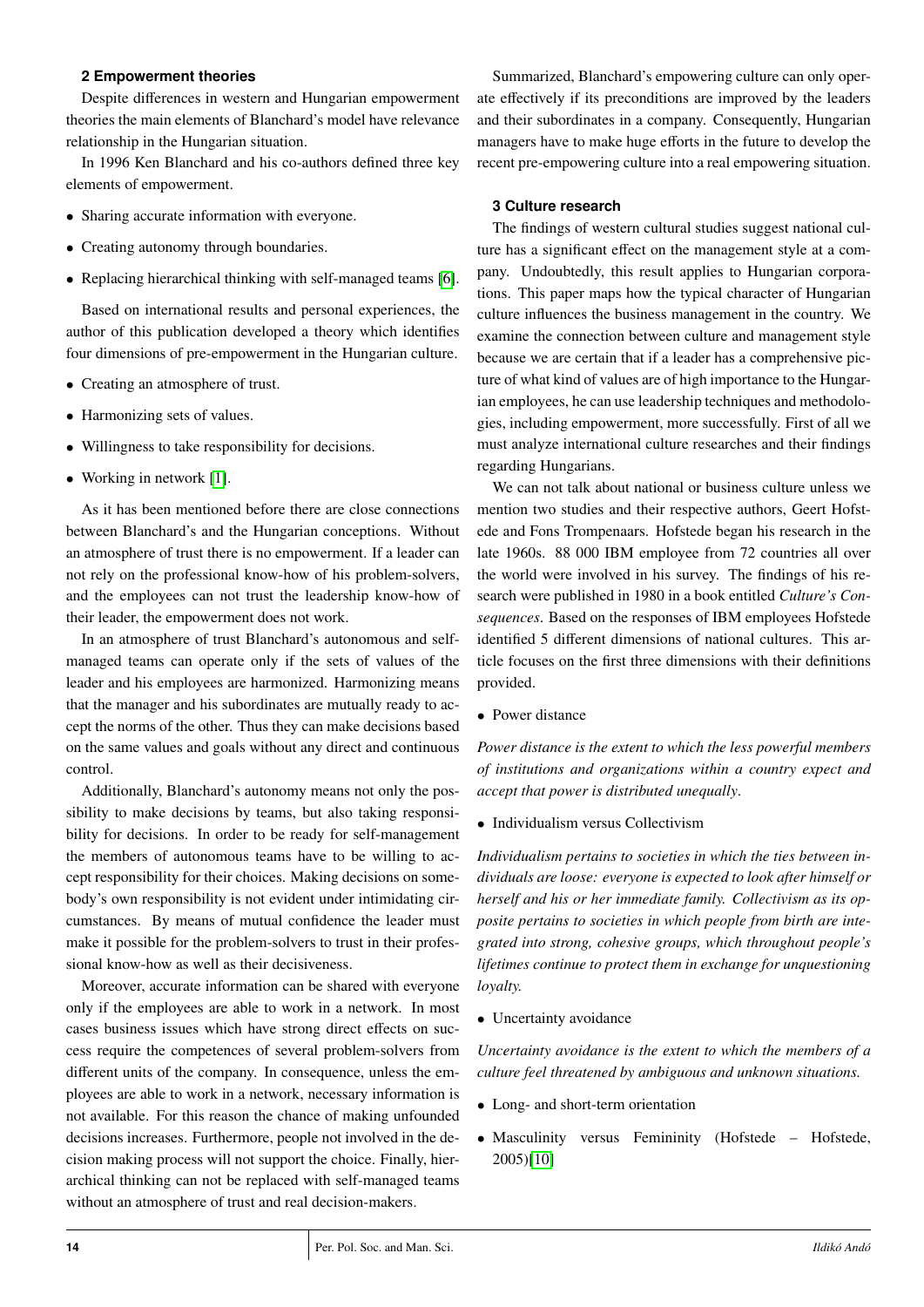Nearly 30 years ago Hofstede introduced a young man, called Fons Trompenaars to the subject of intercultural management. Trompenaars started a new culture research with the aim of developing a method which examines how cultural differences affected the process of doing and managing business. Today his database consists of more than 50 000 participants from more than100 different countries.

In his research Trompenaars studied 7 different cultural dimensions. Similarly to Hofstede's model we have given the definitions of the dimensions which are relevant to our empowerment approach.

• Universalism versus Particularism

*In a universalistic culture, general rules, codes and values take precedence over particular needs and claims of friends and relations. In a particular culture, rules and laws merely codify how people relate to each other. The human friendship and the intimate relationship are deemed more important than the "letter of the law".*

• Individualism versus Communitarianism

*In an individualistic culture people place the individual before the community. In a communitarian culture people place the community before the individual.*

• Specific versus Diffuse

*In a specific culture, individuals have a larger public sphere than private one. In their relationships, specific individuals focus on hard facts, standards and contracts. In a di*ff*use culture, the private sphere of individuals is larger than their public sphere. Their relationships include style, trust and understanding.*

• Affective versus Neutral

*In an a*ff*ective culture, displaying of emotions is natural. In a neutral culture, showing one's feelings overtly is incorrect.*

• Achievement versus Ascription

*In an achievement-oriented culture, the status of individuals derives from what they have accomplished. In an ascriptionoriented culture, the status refers to the birth, gender, class, education and position of individuals.*

- Time
- Internal versus External [\[14\]](#page-7-5)

Although Hofstede's and Trompenaars' approaches reflect two different perspectives at first sight, we can find common ground between them. According to the examination of Smotherman and Kooros, four out of five of Hofstede's cultural dimensions and five out of six of Trompenaars' dimensions have significant correlation. From the point of view of our preempowerment model, we are concerned with three correlations.

- Hofstede's *power distance* has a negative correlation to Trompenaars' *universalism, individualism* and *specific* dimensions. *Power distance* maintains a negative correlation to *achievement* dimension.
- Hofstede's *uncertainty avoidance* dimension reports significant inverse correlation with Trompenaars' *achievement* dimension.
- Hofstede's *individualist* dimension shows a significant positive correlation to Trompenaars' *universalism, individualism, specific* and *achievement* dimensions.[\[13\]](#page-7-6)

Data for Hungary in different cultural dimensions can be found both in Hofstede's and Trompenaars' publications. It must be noted, that in the case of Hofstede's research these values are estimated, based on a personality test. Similarly, in the case of Trompenaars' survey the origin of the data can not be traced.

Based on Hofstede's and Trompenaars' intercultural research, several culture researches have been conducted in Hungary. In this article we analyze two Hungarian surveys, which have strong connection with Hofstede's and Trompenaars' cultural model. One of them is the GLOBE research. GLOBE uses Hofstede's dimensions adding four other elements: *human-orientation, performance-orientation, genderegalitarianism* and *assertiveness*. In Hungary 184 managers from 16 different companies completed the GLOBE survey in the early 1990s. (Bakacsi – Takács – Karácsonyi – Imrek, 2002 [\[5\]](#page-7-7)). The other Hungarian survey was conducted by Zoltan Kovacs PhD candidate in 2004 and 2005. His findings were published in his PhD dissertation in 2006. Kovacs' survey is based on Trompenaars' cultural dimensions. Trompenaars' questionnaire was completed by 501 Hungarian participants in Kovacs' research [\[13\]](#page-7-6).

Table [1](#page-1-0) shows the results of the four different culture researches on which we concentrate in our study. In terms of origin and representative sample Kovacs' findings are identified as the most reliable.

## **4 Power distance**

Before beginning to reveal connections between Hungarian culture and empowerment, we must answer the question what kinds of relationships there are between national and business culture. According to Trompenaars culture appears at three levels. The highest level is national culture. The second one is the corporate culture, which identifies the culture within a specific organization. The final level is defined as the culture of particular functions within organizations such as production, sales, marketing, etc. Trompenaars' research focuses on the first, national level. As far as the second, organizational level is concerned the researcher claims that the way of doing business is determined by national culture [\[14\]](#page-7-5). Similarly to Trompenaars' approach Hofstede insists that in culture "there is no shortcut" to the business world [\[10\]](#page-7-4).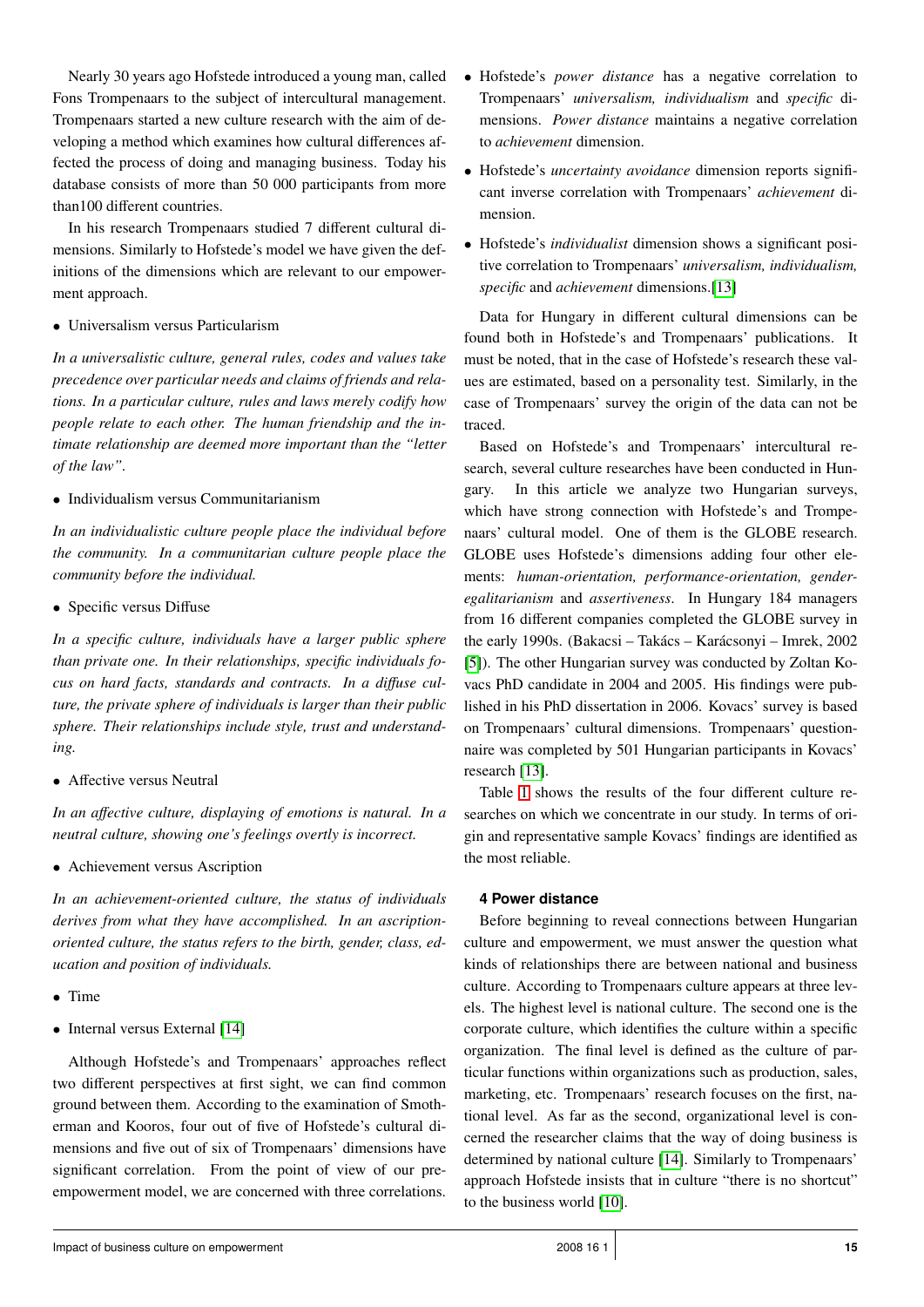**Tab. 1.** Results of culture researches in different dimensions

| Hofstede's<br>dimensions                  | <b>HOFSTEDE [5]</b> | GLOBE [3]                   | Trompenaars'<br>dimensions               | <b>TROMPENAARS</b><br>[9]             | <b>KOVÁCS</b><br>$^{[7]}$       |  |
|-------------------------------------------|---------------------|-----------------------------|------------------------------------------|---------------------------------------|---------------------------------|--|
| Power distance                            | rather small        | large                       | Universalism versus<br>Particularism     | universalistic                        | universalistic                  |  |
| Individualism<br>ver-<br>sus Collectivism | individualistic     | rather individual-<br>istic | Individualism versus<br>Communitarianism | rather individual-<br>istic           | individualistic                 |  |
| Uncertainty avoid-<br>ance                | strong              | rather weak                 | Specific versus Dif-<br>fuse             | specific                              | specific                        |  |
| Performance-<br>orientation               | only in GLOBE       | low                         | Affective<br>versus<br>Neutral           | neutral                               | neutral                         |  |
| Human-orientation                         | only in GLOBE       | low                         | Achievement versus<br>Ascription         | rather<br>achievement-<br>orientation | low achievement-<br>orientation |  |

After we have made it clear that the same national characteristics appear both in everyday life and work, we can begin to map how Hungarian culture influences the development of empowerment. First of all one of Hofstede's dimensions, the power distance comes into focus. Concerning power distance Hofstede gives a rather small PDI to Hungary *(PDI* = *power distance index)*. By contrast, GLOBE's findings show a considerable power distance for Hungarians. The question arises, which result is more reliable. In terms of the origin of data GLOBE is well-documented. Moreover, GLOBE documentations are easily available, because the survey was conducted by Hungarian researchers. In the case of Hofstede's survey, the questionnaire completed by Hungarians was different from the original Hofstede's questionnaire. As a result the PDI published by Hofstede is an extrapolated rate. For these reasons GLOBE's data are considered more reliable. According to the GLOBE findings power distance in Hungary (PDI  $= 5.56$ ) is larger than the world average (PDI  $= 5.147$ ), and the largest in the Easter European cluster. The higher the PDI value the more characteristic the acceptance of hierarchical inequality in the organization [\[5\]](#page-7-7). The score of Hungarian business culture on the Likert scale with seven ordered response levels is 4.42 [\[4\]](#page-7-8).

How can large power distance be interpreted in the business world? Firstly, according to Hofstede's model centralization is popular in the companies with a large PDI. Centralization means that most of decisions are made not locally but centrally. In this case the right of making decisions is not given to subordinates. The power belongs to the higher positions, regardless of the people, who sit in the chair.

Secondly, managers in a culture with large power distance are unavailable. As a result of unavailability communication is poor between leaders and their subordinates. Ineffective communication has negative effects on the process of harmonizing values. In an organization with a large PDI most of the declared norms do not appear in everyday work. Thus there is a wide gap between the values in words and the values in actions. In

this way employees get confused, and they do not know which values are really important in the organization. In pursuit of value harmonization the leader must communicate with his subordinates honestly and continuously. On one hand the norms of managers have to be known to employees. On the other hand managers have to get to know the values of their subordinates. As a consequence, the rigid hierarchy does not support the effective communication or the harmonization of value sets in a company.

In the frame of my PhD study I conducted an online survey in March 2008. The main topics of the survey were organizational culture, set of business values and the leadership attitude. By now two companies joined the survey. One of them is a financial corporation with 214 respondents, and the other one is an industrial company with 110 respondents (Ando, 2008 [\[2\]](#page-7-9)). In this paper I cite only those results of my research which have strong connections to the Hungarian business culture.

As far as harmonization of sets of values is concerned, I experienced significant differences between the two participating companies of the survey. In both companies I revealed disharmony between organizational and individual sets of values. Regarding the individual values the list of priorities was different in the various groups of employees (male-female, high-level and middle-level education employees, manager or subordinate, different age groups) in one of the participating organizations. By contrast, the individual values showed a homogeneous culture in the other company. The homogeneous individual values offer considerable advantages. For instance, the homogeneous individual culture makes the leader able to create harmony between organizational and individual sets of values quickly and successfully, because it is likely that the impact of his actions would be the same on every group of employees. In contrast with it, in the case of inhomogeneous individual values the actions of the leaders have different effects on different groups of employees. Consequently, if the leaders want to introduce changes, it is more likely that these changes would be supported by more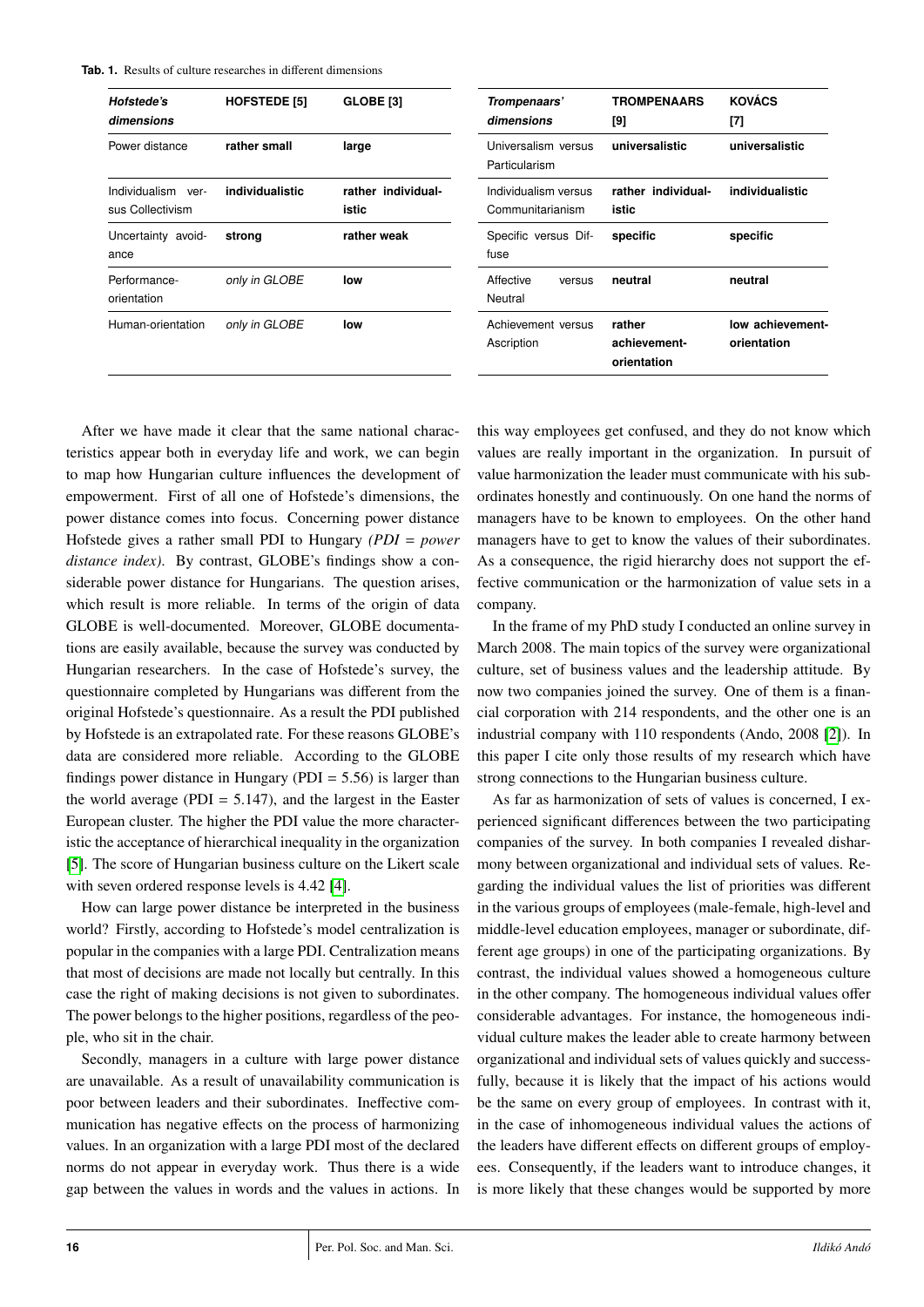employees in the company with homogeneous values than with inhomogeneous ones. Therefore leaders can choose the best way of change implementation if they know the type of set of values of their teams.

Returning to power distance it can be stated, that the effort to harmonize sets of organizational and individual values decreases PDI. If truthful communication, information sharing and recognition for outstanding performance became dominant organizational values, power would be replaced by trust. In the atmosphere of trust empowerment can work efficiently, and the likelihood of the quality of empowered employees' decisions can be raised by harmonized organizational and individual values.

In contrast with a small PDI, large power distance has a negative effect on the atmosphere of trust. In an empowering culture leaders rely on their own experience and on competences of their subordinates. In a hierarchical organization, managers trust in superiors and formal rules. The lack of credible communication and the differences between the norms of leaders and those of their subordinates make building the atmosphere of trust practically impossible.

As a result, in an intimidating company culture problemsolvers are not willing to take responsibility for their risky decisions because they are not sure that their unintentional mistake will not be sanctioned.

It is typical in Hungary that large power distance is accompanied by strict decision-making processes in corporations. Under traditional circumstances relationships between managers and subordinates are limited by regulations. It means that during the decision-making process neither managers nor their subordinates can leave the reporting lines. In this way, rules are creating barriers to forming informal networks that could enable co-decisions.

In sum large power distance can be interpreted as a significant barrier to empowerment. In order to develop empowering culture to be developed Hungarian managers must shift into the direction of smaller power distance.

### **5 Individualism and performance-orientation**

As it was mentioned earlier, Smotherman and Kooros [\[13\]](#page-7-6) found significant positive correlation between Hofstede's individualism and Trompenaars' universalism, individualism and achievement-orientation. For this reason we analyze these cultural factors in a parallel way.

As Borgulya and Barakonyi wrote in their book, some cultures emphasize collectivism against individual creativity and self-realization. By contrast, other cultures focus on individualism creating a competitive work environment [\[8\]](#page-7-10). In the dimension of individualism versus collectivism *(Hofstede)* or communitarianism *(Trompenaars)* every research described Hungarians as individualists. The decision-making process, motivation and working in groups are crucial areas in an individualistic organization. According to the western culture models in an individualistic group decisions are made on the spot by representatives.

This type of decision-making process is present today in traditional Hungarian state companies where managers in positions have generally an exclusive right to decide. However, due to the individualistic attribute it is assumed that the decisiveness of Hungarian employees can be developed successfully.

In terms of responsibility researchers claim, that in a selforiented organization subordinates require taking individual initiatives, and they are ready to take personal responsibility. Willingness to take responsibility is a critical point in the Hungarian organizational culture, because sanctions for the failures in the former regime posed a threat to employees. Building an empowering work environment the leader must convince his subordinates that even if they make incorrect decisions he trusts them, and mistakes will not be sanctioned.

With regard to the GLOBE survey, Bakacsi and his co-writers are uncertain whether Hungarian employees are ready to take responsibility for their decisions or they only want the right to decide (individualism/collectivism value is 3.91 on the Likert scale with seven ordered response levels<sup>[1](#page-4-0)</sup>) [\[8\]](#page-7-10). Similarly to decisiveness the individualistic behavior of Hungarians presumes readiness for taking responsibility for risky decisions. If the leader establishes the atmosphere of trust in the company, readiness changes into competency.

The results of my online survey indicated, that the motivation for taking responsibility for decisions is extremely low in both companies. In both participating companies the employees are ready to take higher responsibility of their own free will, than it is expected by their leaders. Consequently, leaders should make effort to harness the potential of willingness to take responsibility. The empowerment can be one of the successful tools for giving high responsibility to subordinates. Obviously, empowerment does not mean that the empowering manager gives the full responsibility to his empowered employees. Besides the continuous support for his subordinates, manager has to be able to face the new type of responsibility that is the risk of empowerment.

In contrast with decisiveness and responsibility, an individualistic culture makes the building of an informal network difficult. Both individualism and universalism prefer rules and formal procedures. On the one hand in an individualistic and universalistic work environment, people cerate contact with others from different business units, if the connection is required by rules. In line with this, task prevails over relationship. Besides preference for regulation individualists work alone rather than in groups. On the other hand business issues have become so sophisticated by now that one expert is not enough to make a complex decision. Business affairs require the co-operation of several problem-solvers.

Additionally, strict official reporting lines form a barrier to the free flow of information. If the leader is not able to encourage his subordinates to leave the reporting lines and build

<span id="page-4-0"></span> $<sup>1</sup>$  The higher the value of individualism/collectivism is the stronger the col-</sup> lectivism is in the company.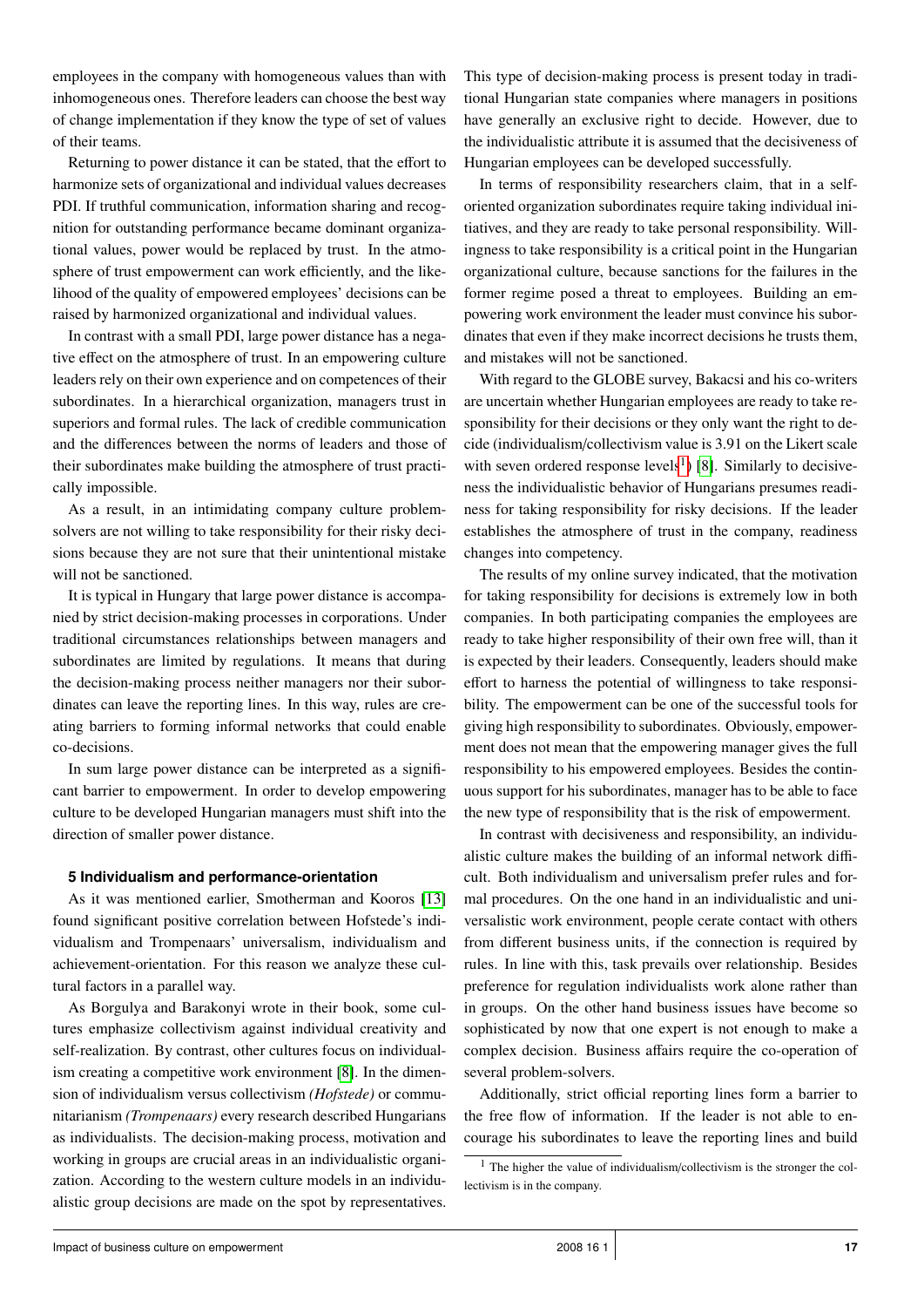informal network between the different business units, the information necessary to make educated decisions is not available for problem-solvers. Consequently, if a company intends to create an empowering culture, leaders have to remove the hierarchical barriers in order to make the flow of information free and co-decision possible.

My online survey revealed significant differences between the two participating organizations in terms of sharing information. These differences refer to the relationship between information systems and leadership attitude. In both companies the information systems support the information sharing process. But in one of the two participants the support by the systems are more considerable than by leadership attitude. The inverse situation can be experienced in the other company. There the support by leadership attitude is stronger than by the systems.

In practice, supportive leadership attitude is absolutely necessary for the successful information sharing activities. If the company lacks supportive leaders, then even the best information systems can not make the flow of information free. By contrast, if the leaders are ready to share information with their subordinates, then the development of information systems could be quick and efficient.

Since the companies allocate large budget for information technology, leaders have to be aware whether the information systems or the leadership attitude create real barrier preventing the free flow of information.

Finally, in terms of decisiveness and responsibility the impact of individualism is positive on empowerment. By contrast, universalism has a negative influence on the establishment of an informal and global network.

Another critical element in cultural dimensions is achievement-focus or performance-orientation. As far as performance-orientation is concerned all researchers agree that achievement-orientation is at low level in Hungarian organizations. Unquestionably, the former culture in Hungary was characterized by ascription-orientation. According to Bakacsi the appearance of achievement-orientation in Hungarian culture can be interpreted as a desire for a performance-focused work environment (performance-orientation value is 4 on the Likert scale with seven ordered response levels<sup>[2](#page-5-0)</sup>). The root cause of relatively low performance-orientation is found in the legacy of the socialist regime. In traditional organizations the recognition was not linked to performance. As a result employees were unmotivated to use their capabilities at a higher level than minimally necessary.

By contrast empowerment can not work without effective motivation. In an empowering culture problem-solvers are expected to harness their skills and knowledge to the largest extent. Additionally they are also expected to take responsibility for their risky decisions. A successful motivation system inspires problem-solvers to greater efforts as well as to higher performance. Concerning achievement-orientation it has been found, that incentives applied by Hungarian managers are not suitable to encourage high performance, and it makes developing an empowering environment ineffective.

In terms of achievement-orientation the results of my survey were the same in both companies. As far as the organizational values are concerned, achievement-focus is the first, most important value among cultural elements. It is not surprising because both participants are big multinational companies. In contrast to achievement-orientation performance recognition is the last value in sequence of the organizational values in both corporations. It means, that while achievement-focus appears in everyday operation, respondents think, that they do not receive proper recognition for their performance.

In a company culture, where performance is not rewarded, subordinates probably do not welcome empowerment. Although performance evaluation systems work in both companies, leaders have to understand, that the system provides only frame for performance evaluation. Performance management is a process that aims at a steady increase of organizational performance. This requires leaders – among others – to give continuous support and feedback to their subordinates. If performance evaluation became a real-time process against a yearly or half-yearly event, it would increase the likelihood of the success creating the atmosphere of trust and apply empowerment by the leaders.

### **6 Human-orientation**

Regarding Trompenaars' additional cultural dimensions such as neutrality and specificity a strong direct connection can not be identified between them and empowerment. Despite this fact the neutral and specific character of Hungarian culture exercises an influence on organizational communication. As it is mentioned above communication plays a significant role in building empowering culture. Without honest and continuous discussion a leader can not create an atmosphere of trust. Surveys based on Trompenaars' questionnaire suggest Hungarian organizational culture is characterized by neutral behavior. Revealing emotions is not preferred in a neutral situation. Neutrality does not mean the lack of feelings. But the fact that in these cultures managers tend to avoid expressive and enthusiastic behavior, makes energizing their employees difficult.

The specific characteristic of Hungarian culture can be interpreted in a way that suggests the relationship between colleagues is limited to work. After leaving workplace people withdraw into their private sphere. The specific attribute can not influence the effectiveness of empowerment in a direct way, but if it is examined as an attitude to relationships then it can make developing formal as well as informal networks less effective.

As the results of my online survey indicate the closest cooperation can be experienced inside the structural units in both examined companies. The cooperation between different structural units is less direct than inside them. According to the experiences this phenomenon is typical in Hungarian companies.

<span id="page-5-0"></span><sup>2</sup> The higher the value the stronger the performance-orientation.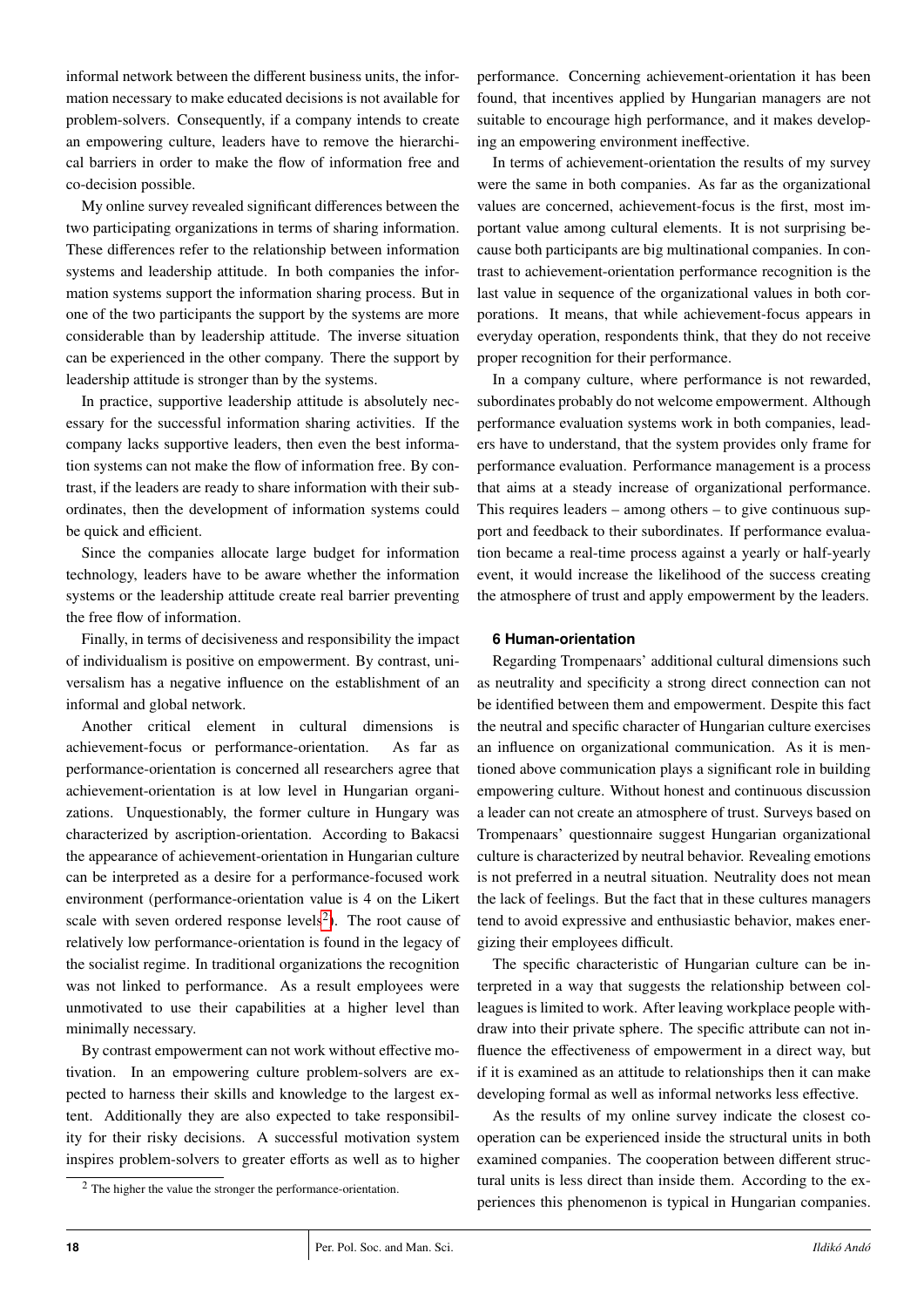One efficient method to encourage cooperation between business units is to launch projects in which employees from different organizations are involved. Projects across different groups (cross functional teams) support not only the collaboration but also the knowledge and information sharing and the harmonization of values between business units.

GLOBE's findings about low human-orientation value (3.8 on the Likert scale with seven ordered response levels<sup>[3](#page-6-0)</sup>), which represents limited contact between managers and their subordinates, are a further warning sign of the fact that Hungarian leaders must make huge efforts to create the atmosphere of trust in their organization. Additionally, as a result of poor interpersonal relationships inside the company managers can not inspire their subordinates to do their best in their jobs and take responsibility for their decisions. To a great extent low human-orientation has a strong correlation with large power distance. A wide gap between leaders and employees can not encourage human-focus. Because of the significant correlation of these dimensions we can claim that their impact on empowerment is the same. Similarly, just as large power distance low human-orientation also forms a significant barrier to empowerment.

Returning back to the results of online survey the priority of achievement-focus against performance recognition indicates low human-orientation. Bringing human-beings into focus in business life is crucial. As Gyoker said, the significant differences between successful and unsuccessful companies lie not in technology but in the competencies of employees [\[9\]](#page-7-11). Undoubtedly leaders can not harness the competencies of their subordinates without recognition of their performance.

Regarding the last dimension, Hofstede's UDI *(UDI* = *uncertainty avoidance index)*, Hungarians are identified as a nation which can cope with uncertainty. In the case of Hungarian culture the explanation of this attitude lies in history. During the period of transition from socialism to a market-based economy people lived under unpredictable circumstances. They had to face numerous changes with uncertain outcomes. As a result Hungarians managed to develop a competence for living together with uncertainty. But there is a different interpretation of UDI. According to Bakacsi et al. it is assumed that Hungarian participants of GLOBE survey interpreted uncertainty avoidance as sense of insecurity (value is 3.56 on the Likert scale with seven ordered response levels<sup>[4](#page-6-1)</sup>) [\[4\]](#page-7-8). Either way, the attitude of people to business has changed in Hungary dramatically, and this change can support the establishment of modern leadership techniques such as empowerment.

### <span id="page-6-2"></span>**7 Business culture and development of empowerment**

Table [2](#page-6-2) summarizes the impact of cultural dimensions on elements of the pre-empowerment model. The table shows the number of cultural dimensions that inhibit empowerment is significantly larger than that of dimensions which support it. Large power distance and low human-orientation are identified as the main barriers to the delegation of the right to make decisions. Their negative influence on empowerment can be detected in every aspect of the pre-empowerment theory. Only individualism and ability to cope with uncertainty can be evaluated as supportive factors in Hungarian business culture in terms of willingness to take responsibility.

Based on these results several questions arise. Two of them are the following:

- Can empowerment work in Hungarian business life?
- Is it worth striving to develop an empowering culture in Hungary despite the present organizational culture?

The answer is undoubtedly YES to both questions. Yes because despite the Hungarian cultural pattern employees require involvement in decisions as well as making decisions on their own responsibility. Yes to the second question because small, isolated empowering cultures live even in the rigid, hierarchical Hungarian companies proving the operability of empowerment. Finally yes because according to the international experience empowerment increases the performance of the organization dramatically.

There is a tendency in business world to develop organizational culture. Culture development is a big challenge for every group. To change an old culture and form a new one generally takes several years. If business leaders at a company are totally committed to the cultural changes and they cope with the failures and difficulties they will benefit from their efforts considerably.

However managers must realize that their investments into the desired business culture can not be successful unless they have deep knowledge of their present organizational values. If the leaders strive to improve their leadership competencies and try to use new leadership methodologies they must do it on the basis of their business culture. Managers will be able to empower their subordinates if they have a clear picture about the values of the organization and those of the employees. The development of empowerment will happen in different ways for instance in an individualist organization with small power distance and in a group which prefers collectivism and hierarchy. Managers need different competencies to be able to empower in USA and in Hungary. For these reasons giving the right to make decisions to problem-solvers can only work effectively if the process and circumstances of empowerment are linked to the business culture of the company.

The results of this study raise the question: What kind of leadership techniques can be applied in Hungarian business cultures in order for empowering work environment to be established. The practical significance of this issue is enormous because if we can identify the characteristics of organizational culture and the leadership attitude, then we can coach leaders in such a way which enables them to empower successfully.

<span id="page-6-1"></span><span id="page-6-0"></span><sup>&</sup>lt;sup>3</sup> The higher the value the stronger the human-orientation.

<sup>4</sup>The higher the value of uncertainty avoidance the more stable and regulated the operation of the company.